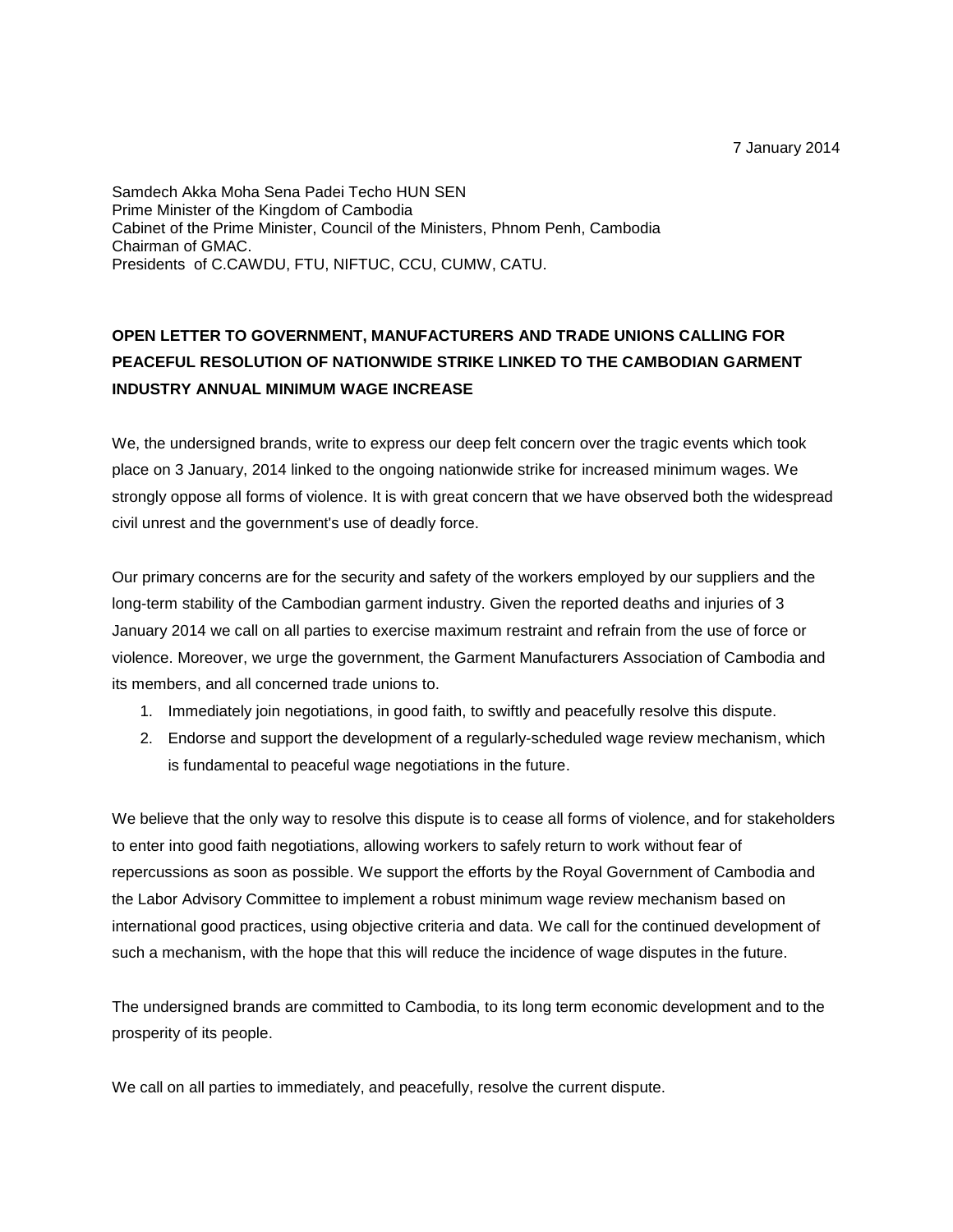

Gap Inc.

Helena Helmersson Head of Sustainability, H&M

Kindley Walsh-Lawlor, Vice President, Social & Environmental Responsibility, Gap Inc

Felix Poza CSR Global Director, Inditex

William Anderson Vice President, Social & Environmental Affairs, Asia Pacific Adidas Group

Dr. Reiner Hengstmann, Global Director, SAFE Supply Chain PUMA SE

INDITEX

adidas GROUP